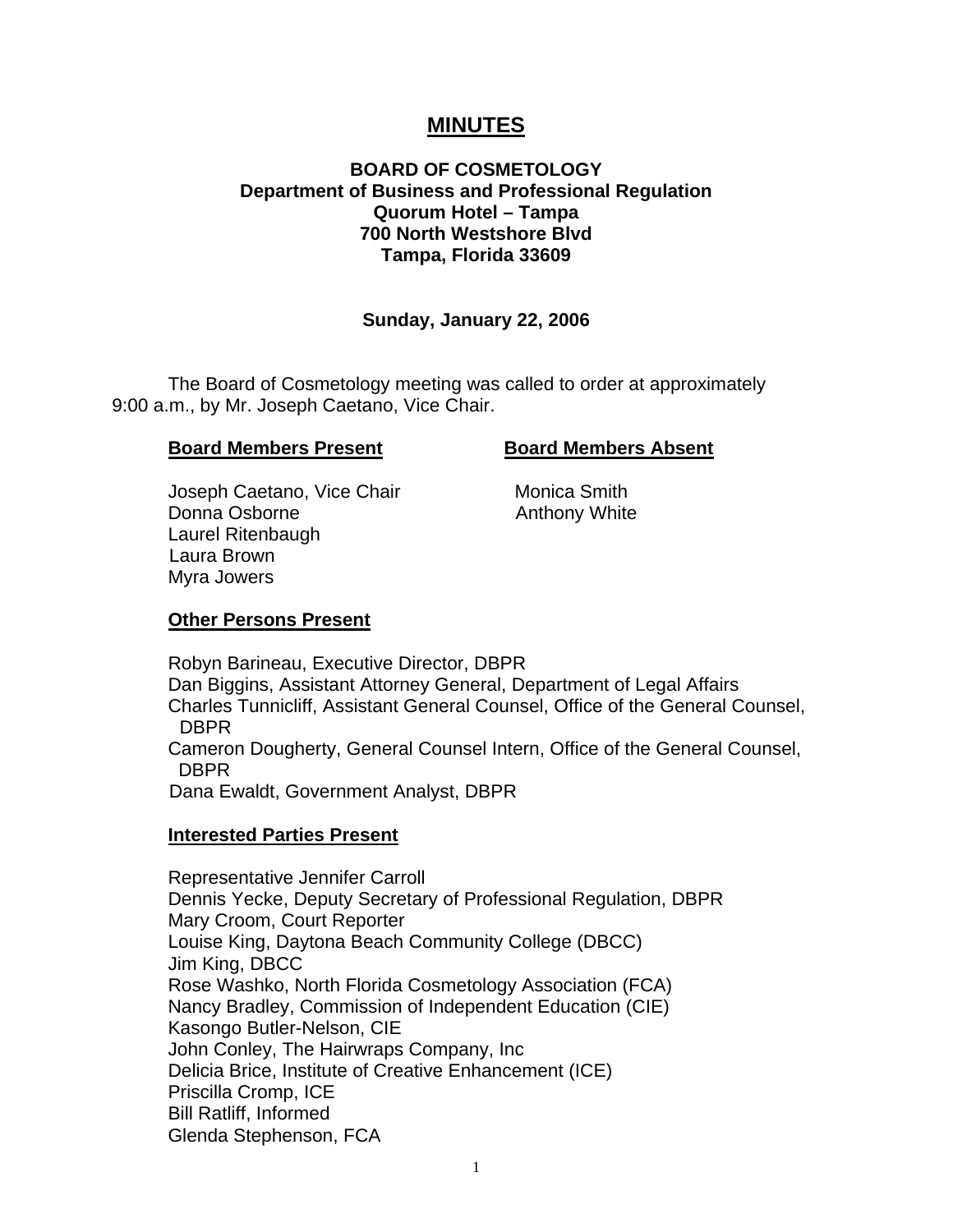M. Jaimangal, ABA Business Juan Rosario, Respondent – Tony's Hair Styling Jeff Herman, Respondent – Natures Spa John Crawford Herminia Crawford

 The meeting was opened with a roll call and a quorum was established. Vice Chair Caetano noted Mr. Anthony White's absence from the meeting. Vice Chair Caetano stated that Ms. Monica Smith's absence was excused as she contacted board staff prior to the meeting.

 Deputy Secretary Dennis Yecke introduced himself, gave a brief overview of his background and experience and thanked the board for the opportunity to participate in the meeting. Deputy Secretary Yecke mentioned the board's deficit and his plans to address this matter in the future.

#### **Approval of Minutes: October 2, 2005**

Ms. Laurel Ritenbaugh moved to accept the minutes from the October 2, 2005, board meeting. Ms. Donna Osborne seconded the motion to accept the minutes and the motion passed unanimously.

#### **Approval of Minutes: November 21, 2005**

Ms. Osborne moved to accept the minutes from the November 21, 2005, conference call board meeting. Ms. Ritenbaugh seconded the motion to accept the minutes and the motion passed unanimously.

#### **Disciplinary Matters**

Mr. Dan Biggins, Assistant Attorney General, inquired if all the board members had received their board meeting materials and if the members had reviewed all the materials. All members responded in the affirmative to these questions.

#### **Informal Hearings**

Regarding Case No. 2005-024969 against Salon Blondie of Deland, Mr. Charles Tunnicliff, Assistant General Counsel, asked that this case be pulled from the agenda to be considered at a later date.

Regarding Case No. 2005-012203 against Ian Pennell of Lake Park, Mr. Tunnicliff asked that this case be pulled from the agenda to be considered at a later date.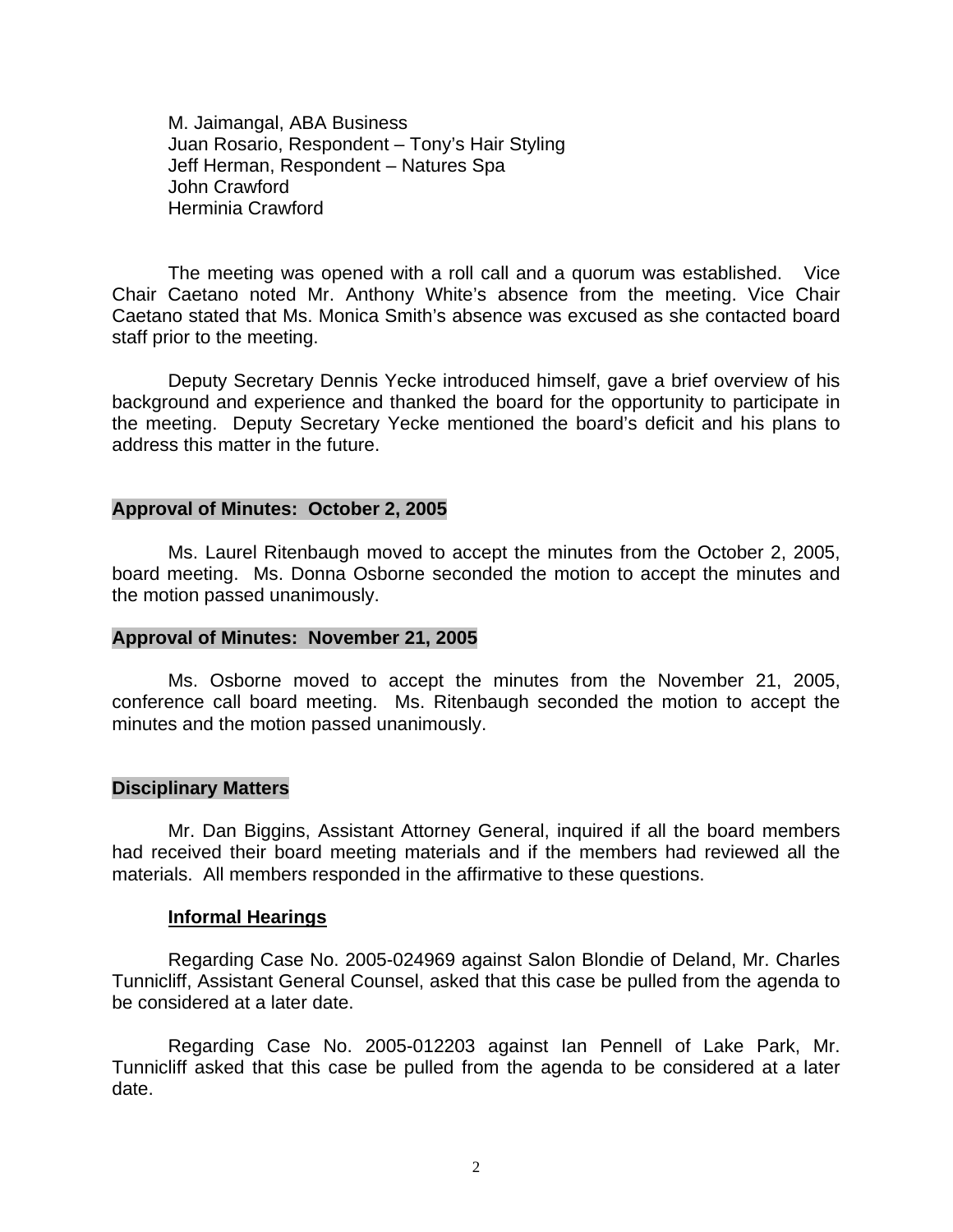Regarding Case No. 2005-012210 against Melanie L. Pennell of Palm Beach Gardens, Mr. Tunnicliff asked that this case be pulled from the agenda to be considered at a later date.

 Ms. Osborne made a motion to accept Mr. Tunnicliff's request to continue of Case Nos. 2005-024969, 2005-012203 and 2005-012210. Mrs. Laura Brown seconded the motion. The motion passed unanimously.

## **Motions for Waiver of Rights and Final Order**

 Unless otherwise stated, by appropriate motion the board found that the Respondent was properly served with the Administrative Complaint, the Respondent failed to respond within 21 days thereby waiving their right to elect a hearing in this matter, the board accepted the allegations as stated in the Administrative Complaint and adopted them as the findings of fact and conclusions of law of the board, and imposed the penalties shown below:

- **James M. Hipsher; Jensen Beach** Case No. 2004-001626 \$1,050 fine and \$122.79 costs
- **Affordable Nails; Ft. Lauderdale** Case No. 2005-027107 \$1,900 fine and \$213.32 costs
- **Vo Nails: Wellington** Case No. 2004-033753 \$1,100 fine and \$129.10 costs
- **Marie Cullaro; DeBary** Case No. 2004-061799 \$500 fine and \$103.22 costs
- Ronald M. Styles; Jupiter Case No. 2004-048759 \$1,300 fine and \$144.84 costs
- **Russell L. Harvin; Miami** Case No. 2005-031062 \$500 fine and \$74.20 costs
- **Anh Kim Luu; Marianna** Case No. 2005-007560 \$500 fine and \$112.82 costs
- **Monica J. Duque; Jupiter** Case No. 2004-058945 \$500 fine and \$94.01 costs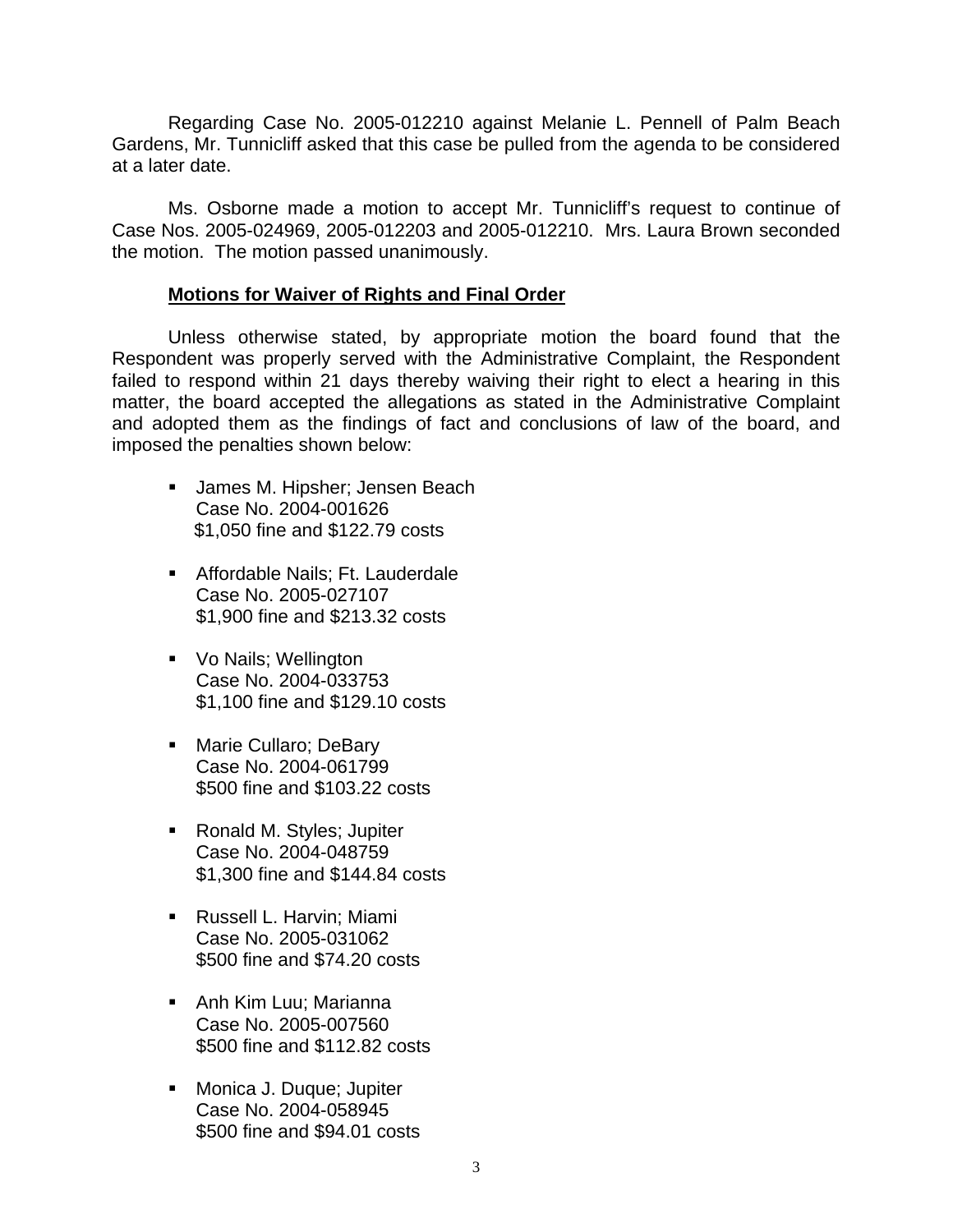Regarding Case Nos. 2005-028229 and 2005-028223 against Paradise Unisex Salon of Miramar, Mr. Tunnicliff noted that the salon is currently operating under new ownership; however, his office has received notification from the inspector as to the whereabouts of the previous owner / respondent. Mr. Tunnicliff asked, given the change of ownership circumstance, would the board prefer the disciplinary cases be pursued or dismissed. Mrs. Brown moved that the board find the Respondent was properly served with the Administrative Complaint, the Respondent failed to respond within 21 days thereby waiving their right to elect a hearing in this matter, the board accept the allegations as stated in the Administrative Complaint and adopt them as the findings of fact and conclusions of law of the board, and impose a fine of \$500 and costs of \$276 for each case. Ms. Ritenbaugh seconded the motion. The motion passed unanimously.

### **Settlement Stipulations**

 Regarding Case No. 2005-033776 against Natures Spa of Clearwater, the Administrative Complaint charged the Respondent with multiple violations of section 477.029(1)(i), F.S., in that it is unlawful to violate or refuse to comply with any provision of Chapter 477 or Chapter 455 or a rule or final order to the board of the department. The department suggested assessing a fine of \$100 and costs of \$127.22. Ms. Osborne moved that the board adopt the Stipulation of the parties as the board's final action in this matter and incorporate it and all its terms into a final order. Mrs. Brown seconded the motion and the motion passed unanimously.

 Regarding Case No. 2004-025941 against Tammy A. Threatt of West Palm Beach, the Administrative Complaint charged the Respondent with a violation of section 455.227(1)(c), F.S., in pertinent part states that grounds for disciplinary action include being convicted or found guilty of, or entering a plea of nolo contendere to, regardless of adjudication, a crime in any jurisdiction which relates to the practice of, or the ability to practice, a licensee's profession. The department suggested placement of the Respondent on three (3) years probation in an attempt to place restriction of the Respondent's practice of cosmetology. Ms. Ritenbaugh moved that the board adopt the Stipulation of the parties as the board's final action in this matter and incorporate it and its terms into a final order. Ms. Osborne seconded the motion and the motion passed unanimously.

 Unless otherwise stated, by appropriate motion the board found the Respondent to have committed the offenses as alleged in the Administrative Complaint and adopted the Stipulation of the parties as the board's final action regarding a penalty to be imposed on the Respondent as follows:

 Yellow Strawberry Hair Salon; Ft. Lauderdale Case No. 2005-039293 \$500 fine and \$183.30 costs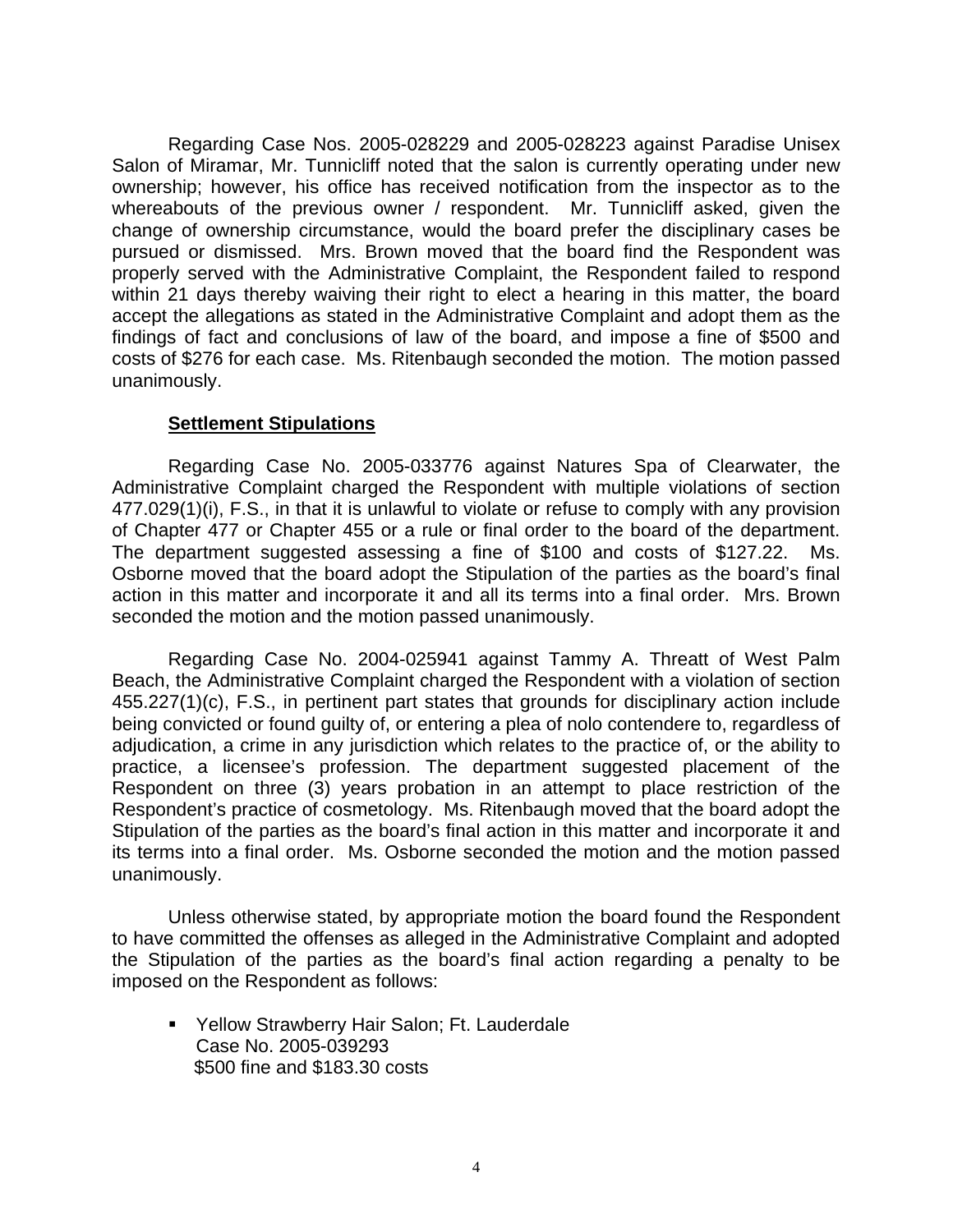- **Norman E. Briones: Sunrise** Case No. 2004-061318 \$1,000 fine and \$208.67 costs
- **In Isabel Russell: Boca Raton** Case No. 2005-011256 \$500 fine and \$71.21 costs
- **La Mirage; New Smyrna Beach** Case No. 2005-035975 \$100 fine and \$81.56 costs
- Paula's Salon; Miami Beach Case No. 2005-046482 \$500 fine and \$48.22 costs
- **Patricia E. Rebel; Grove City** Case No. 2005-027684 \$500 fine only
- Mastercuts #6482; Wellington Case No. 2004-057481 \$1,000 fine and \$126.14 costs (Due to a potential conflict of interest, Mrs. Brown recused herself from voting on this matter.)
- So Be It! Salon, Inc.; Miami Beach Case No. 2005-042687 \$500 fine and \$41.44 costs
- Thoa Thi Ha; Ft. Pierce Case No. 2005-011067 \$500 fine and \$125.13 costs

# **Proposed Recommended Order**

 Regarding Case No. 2004-048636 against Tony's Hair Styling of Orlando, Mr. Tunnicliff presented the department's case in this matter and suggested assessing a fine of \$2,000 and costs of 2,014.79 in line with Administrative Law Judge Daniel Manry's Proposed Recommended Order Mr. Juan Rosario, salon owner and Respondent, was present and sworn in by the Court Reporter. Mr. Rosario addressed the board regarding material he submitted as post-hearing exceptions. Mr. Biggins reminded the board that this was not an evidentiary hearing and that this case was being brought before them to accept or deny the Proposed Recommended Order of Administrative Law Judge Daniel Manry. After discussion, Ms. Osborne moved that the Proposed Recommended Order be accepted by the board, in toto. Mrs. Brown seconded the motion. Ms. Myra Jowers voted in favor of the motion. Ms. Ritenbaugh voted in favor of the motion. Vice Chair Caetano voted in favor of the motion. Mrs. Brown voted in favor of the motion.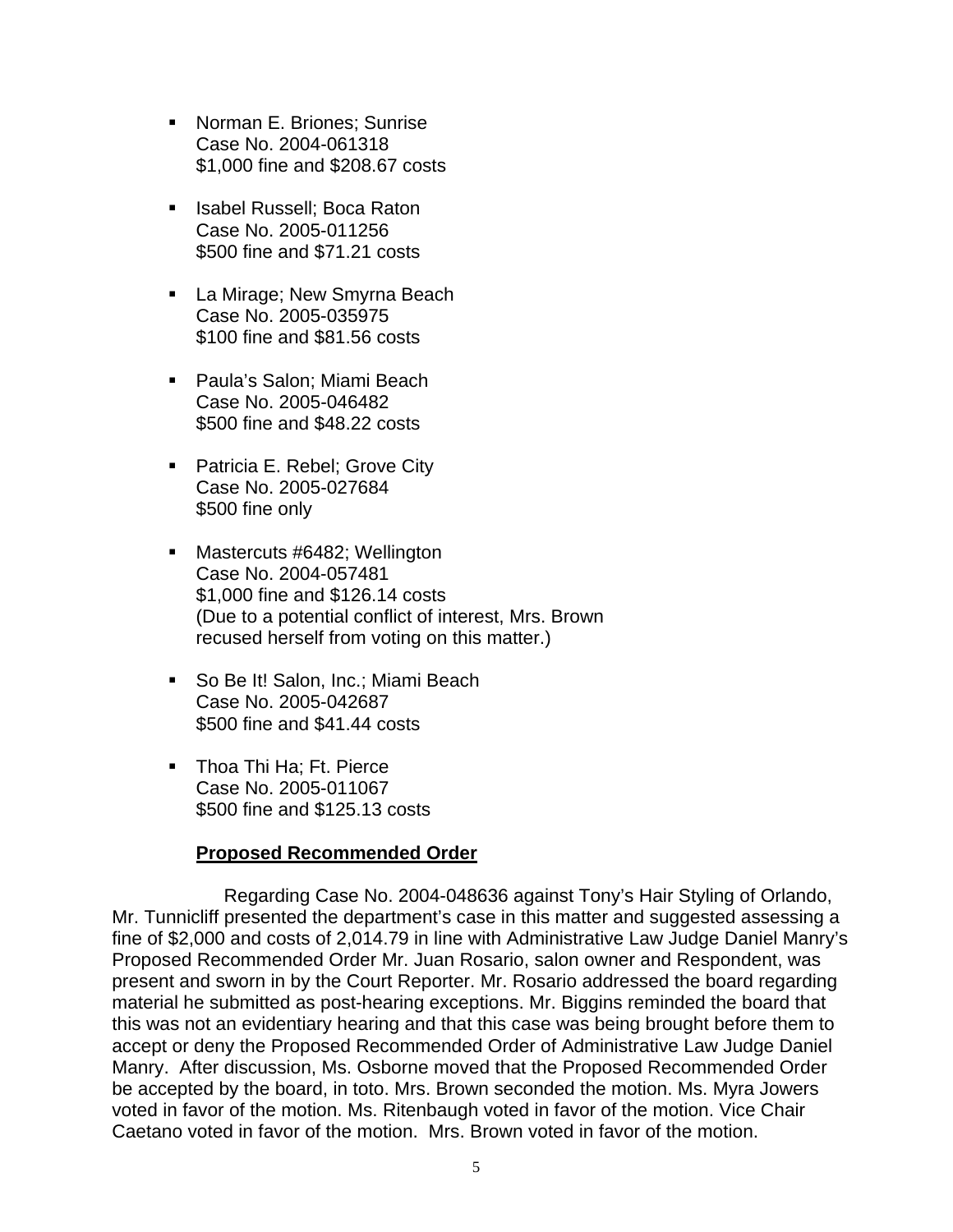# **Department Attorney Report**

Mr. Tunnicliff informed the board that there are currently 157 open cosmetology cases in the legal section.

# **Applications**

# **Applications for Hair Braiding Courses**

- **Boca Beauty Academy, LLC.**  Ms. Ritenbaugh moved to approve this course application. Ms. Jowers seconded the motion and the motion passed unanimously.
- Hands of Distinction

 Ms. Ritenbaugh recused herself from voting on this application due to a her affiliation with the Hillsborough County School System. Ms. Osborne moved to approve this course application. Mrs. Brown seconded the motion and the motion passed unanimously.

Mandisa Ngozi Art of Braiding School

 Ms. Ritenbaugh moved to deny this application based upon the reference to "cosmetology practice" throughout the course material. Mrs. Brown seconded the motion and the motion passed unanimously.

Amelia Goodman

 Ms. Ritenbaugh noted that #8 of the course learning objectives referenced "hair loss treatment options" as "hair loss treatment" is not a practice that can be endorsed by the Florida Board of Cosmetology. Ms. Ritenbaugh made the motion to approve the course with the contingency of striking the "hair loss treatment" reference from the course material. The contingency corrections must be submitted to the Executive Director within 30 days. Mrs. Brown seconded the motion and the motion passed unanimously.

- Barbara's Hair Styles Unlimited Mrs. Brown moved to approve this course application. Ms. Osborne seconded the motion and the motion passed unanimously.
- **Hair Sculptors Braiding Academy**  Mrs. Brown moved to approve this course application. Ms. Jowers seconded the motion and the motion passed unanimously.
- New Concept Massage & Beauty School

 Ms. Ritenbaugh noted that section **IV d** of the course outline references hair wrapping instead of hair braiding. Ms. Ritenbaugh made the motion to approve the course with the contingency of replacing the "hair wrapping" reference with "hair braiding". The contingency correction must be submitted to the Executive Director within 30 days. Mrs. Brown seconded the motion and the motion passed unanimously.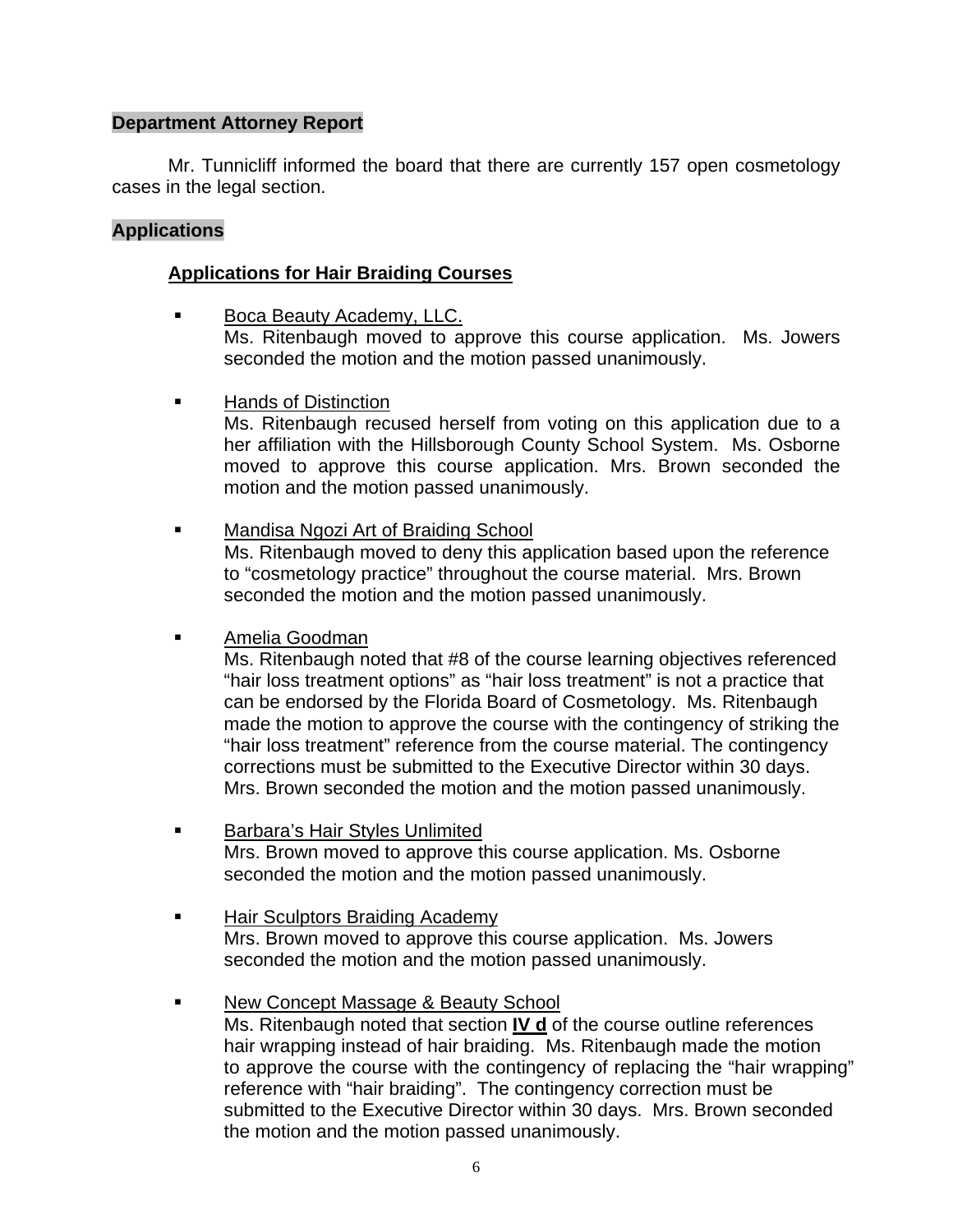# **Applications for Hair Wrapping Courses**

Hands of Distinction

 Ms. Ritenbaugh recused herself from voting on this application due her affiliation with the Hillsborough County School System. After review and discussion of the application, Ms. Osborne moved to approve the application with a contingency of removing the reference to "Tammy Taylor" and to "Milady's Art & Science of Nail Technology". No second was given; therefore, the motion died. Mrs. Brown moved to table the application and request, from the applicant, clarification as to the purpose of the reference to "Tammy Taylor" and "Milady's Art & Science of Nail Technology" for a hair wrapping course. Ms. Osborne seconded the motion and the motion passed unanimously.

- Mandisa Ngozi Art of Braiding School Ms. Ritenbaugh moved to deny this application based upon the reference to "cosmetology practice" throughout the course material. Mrs. Brown seconded the motion and the motion passed unanimously
- Amelia Goodman

 Ms. Ritenbaugh noted that #8 of the course learning objectives referenced "hair loss treatment options" as "hair loss treatment" is not a practice that can be endorsed by the Florida Board of Cosmetology. Ms. Ritenbaugh made the motion to approve the course with the contingency of striking the "hair loss treatment" reference from the course learning objectives. The contingency corrections must be submitted to the Executive Director within 30 days. Mrs. Brown seconded the motion and the motion passed unanimously.

**New Concept Massage & Beauty School**  Mrs. Brown moved to approve this course application. Ms. Osborne seconded the motion and the motion passed unanimously.

# **Applications for Body Wrapping Courses**

Amelia Goodman

 After review and discussion of the application, Ms. Ritenbaugh made a motion to deny the course application based upon the weight loss exercise claim. Ms. Osborne seconded the motion. The motion passed unanimously.

Hands of Distinction

 Ms. Ritenbaugh recused herself from voting on this application due to her affiliation with the Hillsborough County School System. After review and discussion of the application, Mrs. Brown moved to table the application and request, from the applicant, a clarification as to the purpose of the reference to "Tammy Taylor" and "Milady's Art & Science of Nail Technology" for a body wrapping course. Ms. Osborne seconded the motion and the motion passed unanimously.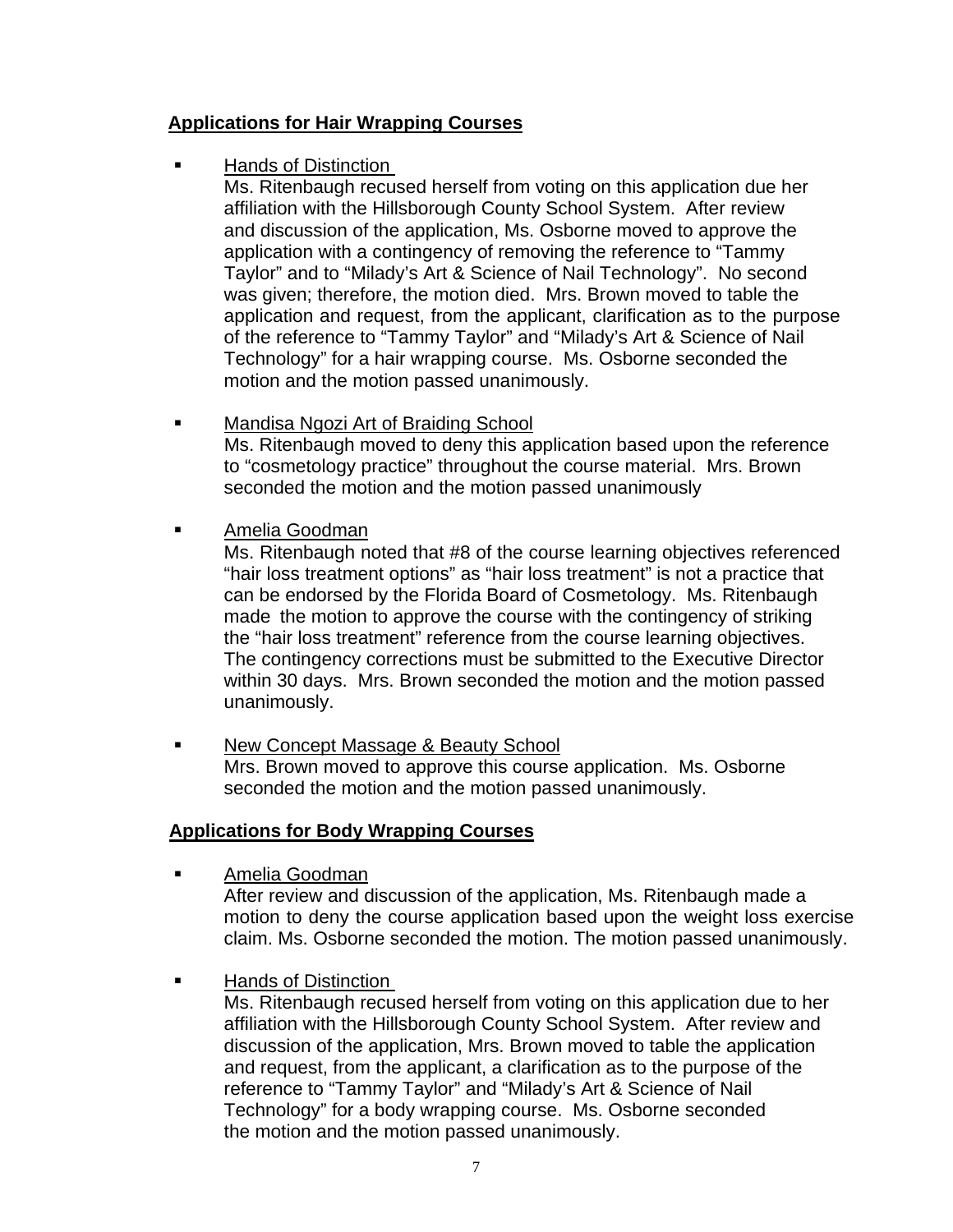# **Initial HIV / AIDS Course Applications**

 Academy of Healings Arts, Massage & Facial Skin Care, Inc. After review and discussion of the application, Ms. Osborne noted that the

 course completion certificate does not reference "initial" licensure education. Ms. Osborne made a motion to approve the course application with a contingency of correcting the course completion certificate to specify "initial" education. The contingency correction must be submitted to the Executive Director within 30 days. Ms. Jowers seconded the motion. The motion passed unanimously.

- **Advance Technology Hair Designs**  After review and discussion of the application, Ms. Ritenbaugh made a motion to deny the course application based on the course outline requiring more detail. Ms. Osborne seconded the motion. The motion passed unanimously.
- Amelia Goodman Ms. Ritenbaugh moved to approve this course application. Ms. Jowers seconded the motion and the motion passed unanimously.
- **Hands of Distinction**

 Ms. Ritenbaugh recused herself from voting on this application due to her affiliation with the Hillsborough County School System. After review and discussion of the application, Mrs. Brown moved to table the application and request, from the applicant, clarification as to the purpose of the reference to "Tammy Taylor" and "Milady's Art & Science of Nail Technology" for an initial licensure HIV / AIDS education course. Ms. Osborne also noted that there was no specification made on the application as to the type of course being taught. That portion of the application requires correction. Mrs. Brown seconded the motion and the motion passed unanimously.

North Florida Cosmetology Institute, Inc.

 Ms. Osborne noted the course completion certificate does not specify "initial" licensure education and remove the phrase "continuing education". Ms. Osborne made the motion to approve the course application with the contingency of correcting the course completion certificate to specify "initial" education. The contingency correction must be submitted to the Executive Director within 30 days. Ms. Ritenbaugh seconded the motion. The motion passed unanimously.

 Mandisa Ngozi Art of Braiding School Ms. Ritenbaugh noted the course completion certificate does not specify "initial" licensure education. Ms. Ritenbaugh made the motion to approve the course application with a contingency of correcting the course completion certificate to specify "initial" education. The contingency correction must be submitted to the Executive Director within 30 days. Ms. Osborne seconded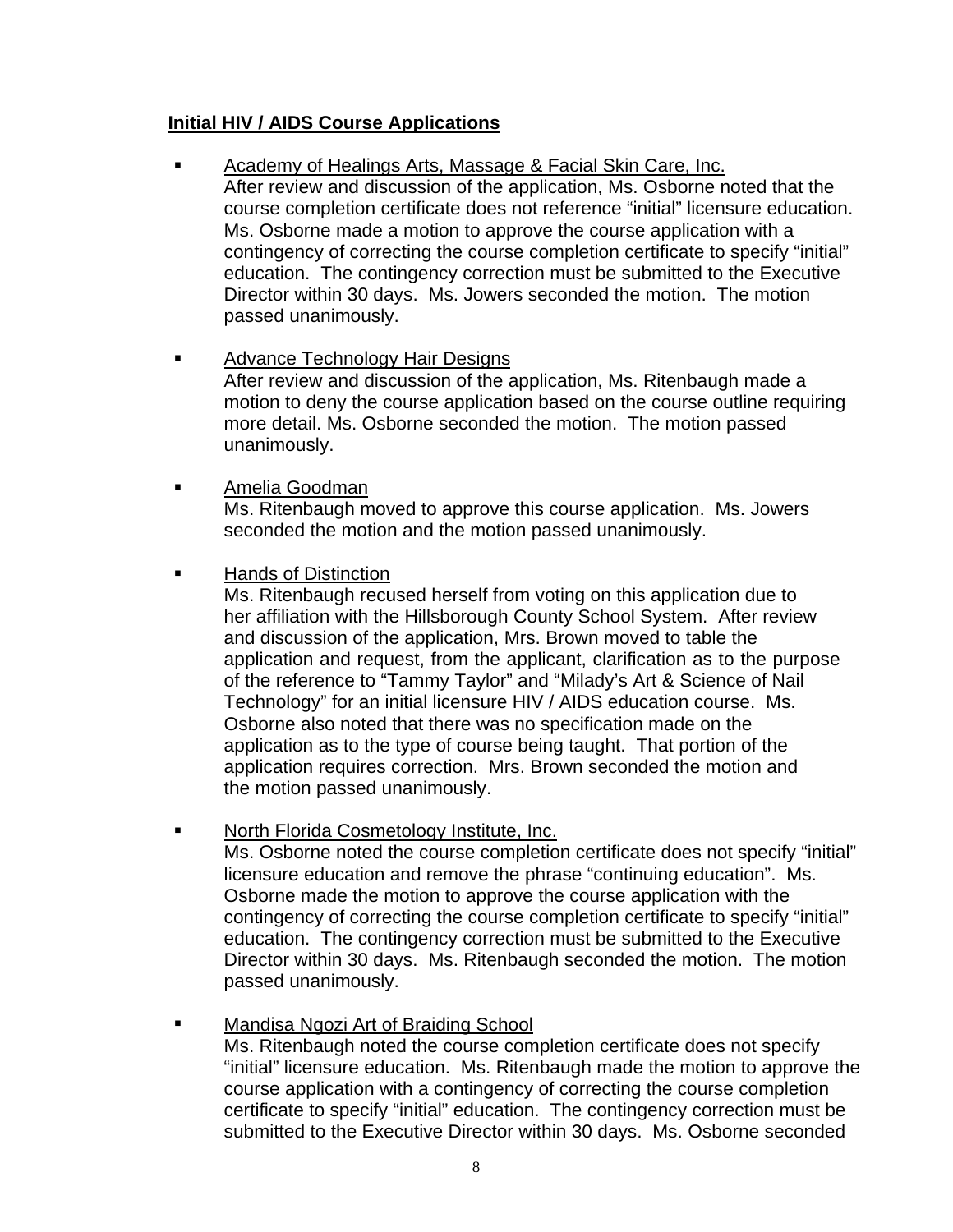the motion. The motion passed unanimously.

ASM Beauty World Academy, Inc.

 Ms. Ritenbaugh noted the course completion certificate does not specify "initial" licensure education. Ms. Ritenbaugh made the motion to approve the course application with a contingency of correcting the course completion certificate to specify "initial" education. The contingency correction must be submitted to the Executive Director within 30 days. Ms. Osborne seconded the motion. The motion passed unanimously.

### Brevard Community College

 Mrs. Brown noted the course completion certificate does not specify "initial" licensure education. Mrs. Brown made the motion to approve the course application with a contingency of correcting the course completion certificate to specify "initial" education. The contingency correction must be submitted to the Executive Director within 30 days. Ms. Jowers seconded the motion. The motion passed unanimously.

# **Continuing Education Course Applications**

 Bene's International School of Beauty Salon Issues 2006 – 2007 (18 Hours Live)

 Ms. Jowers made the motion to approve the providership application and to approve the course application. Ms. Ritenbaugh seconded the motion. The motion passed unanimously.

• Rose Washko - Electric Facial (4 hours Live) Ms. Rose Washko was present for the meeting. After discussion of the course material, Ms. Jowers made the motion to approve the continuing education course application . Ms. Ritenbaugh seconded the motion and the motion passed unanimously.

#### **Committee Reports**

# **Continuing Education Committee – Laura Brown, Chair**

Mrs. Brown had no additional report at this time.

#### **Rules Committee – Donna Osborne, Chair**

Ms. Osborne had no additional report at this time.

# **Legislative Committee – Laura Brown, Chair**

Ms. Osborne had no additional report at this time.

#### **Old Business**

Representative Jennifer Carroll introduced herself and thanked the board for the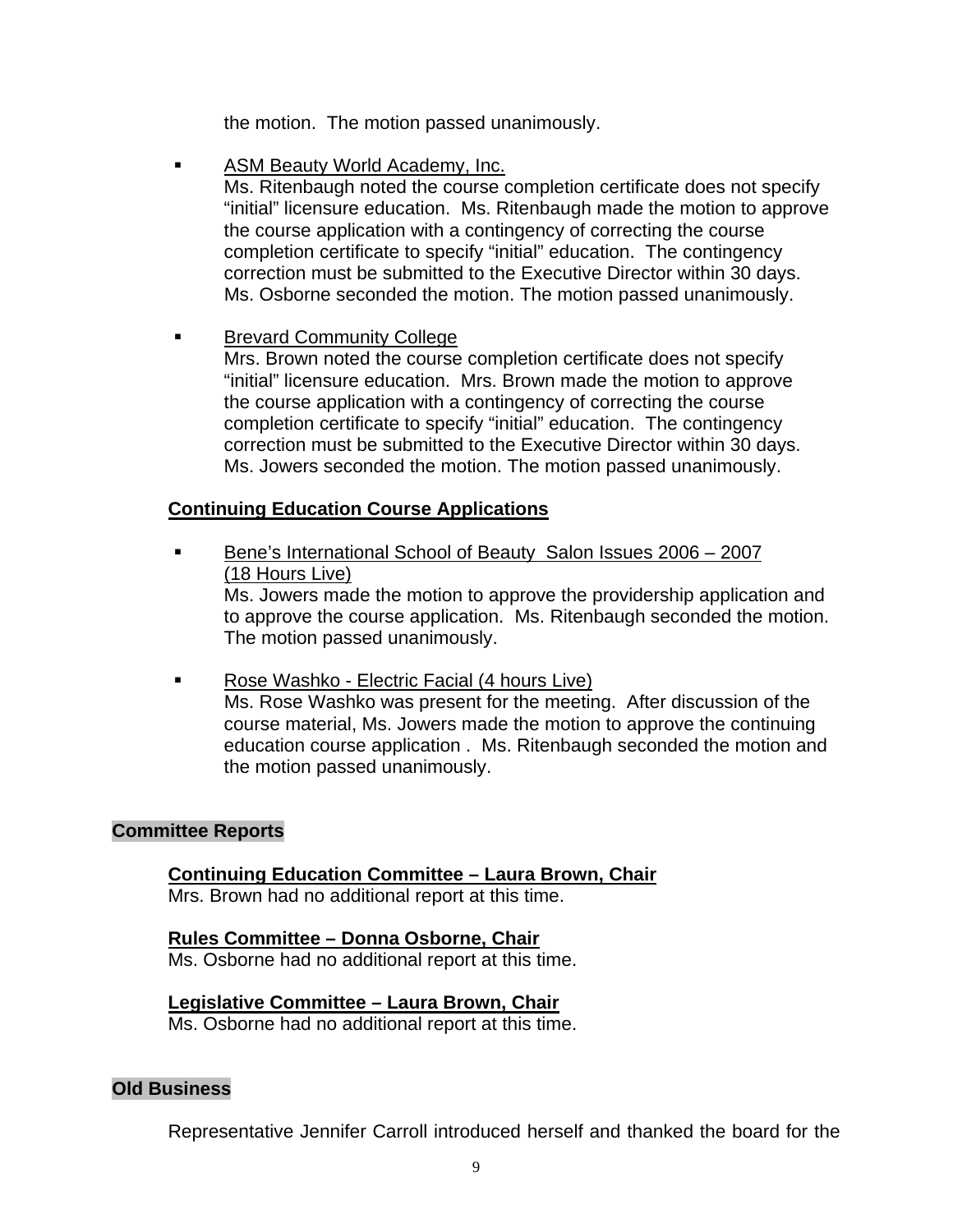opportunity to appear and address the cosmetology bill she is sponsoring in the House of Representatives. Representative Carroll added that she understand the need for licensees to be properly trained and for customers to receive quality service. Representative Carroll informed the board that Senator King will sponsor the Senate companion bill. Representative Carroll solicited assistance from the board members for their testimony before the various committees that will hear the cosmetology bill. Ms. Barineau will email Representative Carroll the names, addresses, telephone numbers and email addresses for all the board members.

### **New Business**

 The scheduled presentation from national testing vendor, Promissor, has been postponed until the April 2006 board meeting.

 Ms. Barineau informed that board that she has received a written request from the testing vendor, Professional Credential Services (PCS), to provide a presentation of their national testing services. Ms. Barineau will invite PCS to attend the July 2006 board meeting and make a presentation to the board.

### **Other Business**

## **Executive Director's Report**

#### Continuing Education Project

 Ms. Barineau informed the board of the efforts the department made with regard to the 100% continuing education initiative. The department conducted an extensive information campaign to remind licensees of the law requiring completion of continuing education prior to renewal of a license. The department coordinated with large franchises in order to get the word out to their employees. Board staff distributed fliers and answered questions at tradeshows. The department and board websites provided licensees with information regarding the continuing education / renewal initiative, as well as the inspectors distributed informational fliers while conducting routine salon inspections. Ms. Barineau reminded the board that the renewal deadline of October 31, 2005, was extended until December 1, 2005, due to the impact that Hurricane Wilma had on Floridians. Ms. Barineau advised the board that the inspectors are in the process of issuing citations to licensees whose licenses are not current. The department is now working on compliance information for licensees whose license will expire October 31, 2006.

 Ms. Barineau advised the board that the department is currently attempting to address the board member vacancy situation. The department is seeking assistance from all boards to assist with locating qualified applicants to fill vacancies on all boards. All interested applicants should contact the department or the Governor's Appointments Office for a Gubernatorial Appointments Questionnaire for completion and filing with the Governor's Appointments Office.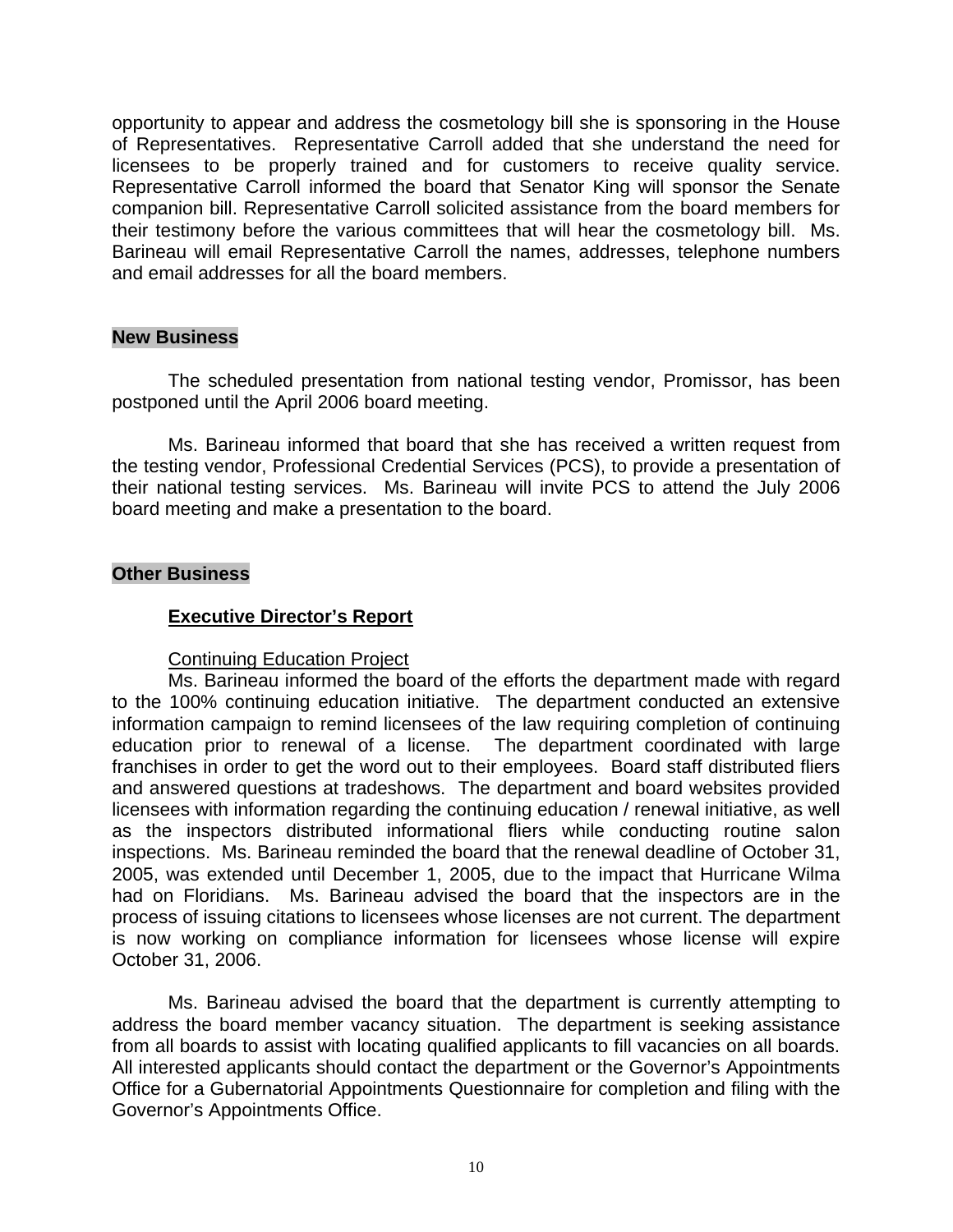#### Financial Report, March 31, 2005 Operating Account Financial Report, March 31, 2005 Unlicensed Activity Account

 Ms. Barineau presented these reports to the board. Ms. Barineau informed the board that the financial report continues to show a cash deficit over (\$900,000) in their operating account. She added that the majority of the board's fees are at the statutory fee cap. Ms. Barineau indicated she would be working with Deputy Secretary Yecke, and the department's budget office in order to prepare a plan to address the board's negative cash posture. She will provide the board with as many options as possible to address their cash position at the next board meeting which may include an assessment.

# Email from DBPR Secretary Regarding Hurricane Katrina

 Ms. Barineau informed the board that the email from DBPR Secretary Simone Marstiller regarding Hurricane Katrina was included in the agenda for informational purposes.

# Announcement by Governor Bush Regarding Funding Recommendations for Hurricane Preparedness, Response and Recovery

 Ms. Barineau informed the board that the announcement by Governor Bush regarding funding recommendations for hurricane preparedness, response and recovery was included in the agenda for informational purposes.

# Email from DBPR Secretary Regarding Staff Announcements

 Ms. Barineau informed the board that the email from Secretary Marstiller regarding staff announcements was included in the agenda for informational purposes.

# DBPR Unlicensed Activity Complaint Line Press Release

 Ms. Barineau informed the board that the DBPR Unlicensed Activity Complaint Line Press Release was included in the agenda for informational purposes. DBPR has launched a hotline as a tool for citizens to lodge complaints of unlicensed activities.

# Letter from Deborah L. Roope

 Ms. Barineau informed the board that the correspondence from Ms. Deborah L. Roope was included in the agenda for informational purposes.

# National Commission of Cosmetology Arts & Sciences, Inc. (NACCAS) Newsletter - Volume 1 No. 7

 Ms. Barineau informed the board that the NACCAS Newsletter was included in the agenda for informational purposes.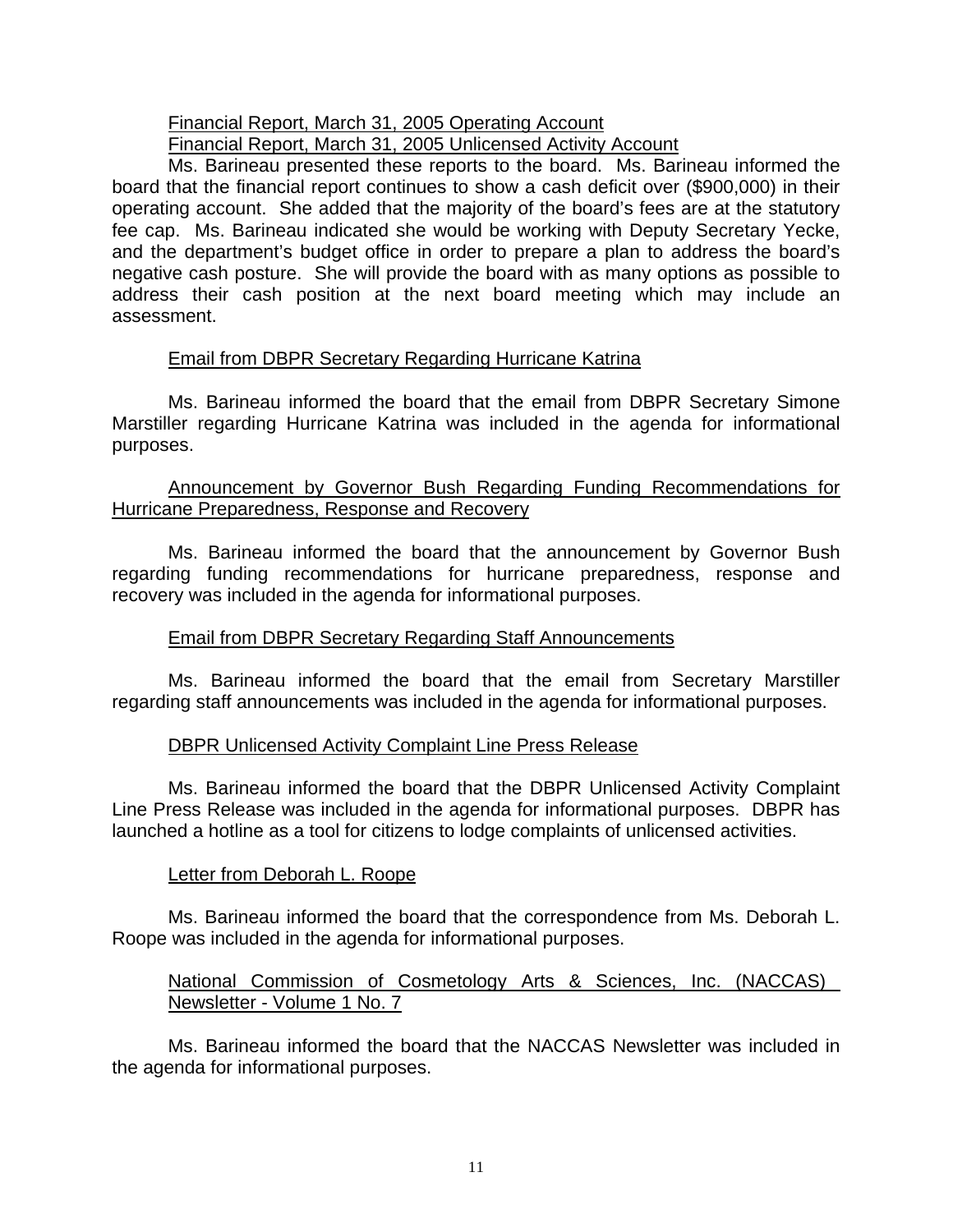# National Commission of Cosmetology Arts & Sciences, Inc. (NACCAS) Newsletter - Volume 1 No. 8

 Ms. Barineau informed the board that the NACCAS Newsletter was included in the agenda for informational purposes.

National Commission of State Boards of Cosmetology, Inc. (NIC) Newsletter -Volume 61 No. 5

 Ms. Barineau informed the board that the NIC Newsletter was included in the agenda for informational purposes.

# Board of Cosmetology January 2006 Newsletter

 Ms. Barineau informed the board that the Board of Cosmetology January 2006 Newsletter was included in the agenda for informational purposes. She also indicated that the newsletter has been posted on the board's website. Ms. Barineau solicited the board for article subject matter for future newsletters.

# Correspondence from Annette Ferguson Regarding Cosmetology Salon Requirements

 The board discussed the correspondence from Ms. Annette Ferguson regarding cosmetology salon requirements. Although the board understands her situation of the sink requirement for a salon, they must adhere to the law, and it is the board's responsibility to protect the public's health, safety and welfare. It was suggested that Ms. Ferguson consider seeking a declaratory statement to further address her individual situation. Ms. Barineau will send Ms. Ferguson a letter relaying the board's position.

# **Board Attorney Report**

# Rule 61G5-30.001, F.A.C. – Disciplinary Guidelines (Proposed Revision)

 The Board discussed the draft disciplinary guidelines as provided by Mr. Dan Biggins, Assistant Attorney General. The amendments are listed as follows:

# 61G5-30.001(2)(b): Penalty Range

 "For a salon which has never been licensed, or for which the salon license has expired, a fine of \$500. For a salon which has become delinquent, a fine of \$50 for every month or partial month of delinquency during which the salon has operated up to a total of **\$500**."

# 61G5-30.001(2)(i): Penalty Range

 Use or possess a product containing a liquid nail monomer containing any trace of methyl methacrylate (MMA) "A fine of **\$500 for the first offense;** a fine of \$500 **and suspension or revocation** for a subsequent offense."

Mrs. Brown made the motion to proceed with the disciplinary guidelines as